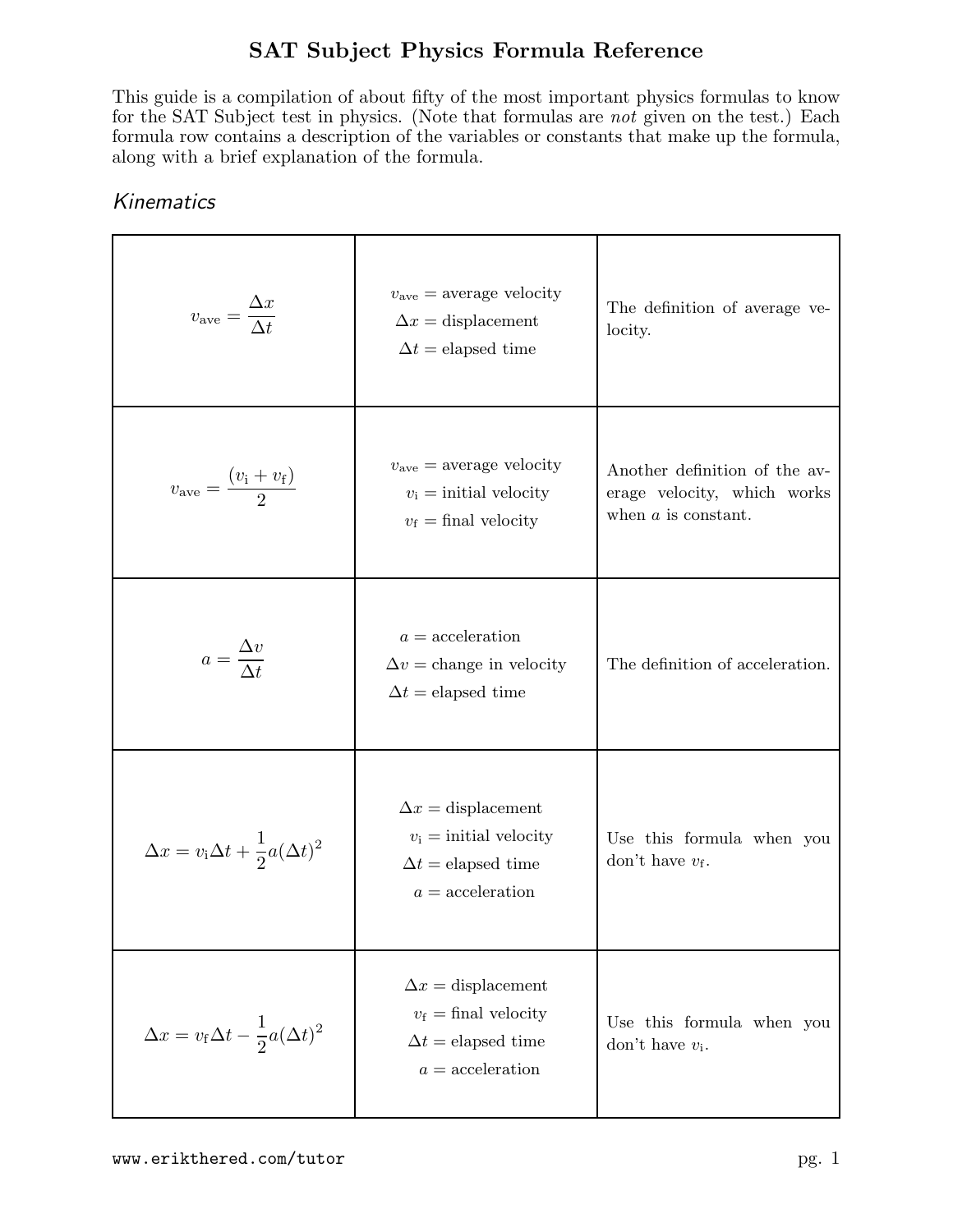Kinematics (continued)

| $v_{\rm f}^2 = v_{\rm i}^2 + 2a\Delta x$ | $v_{\rm f}$ = final velocity<br>$v_i =$ initial velocity<br>$a = acceleration$<br>$\Delta x =$ displacement | Use this formula when you<br>don't have $\Delta t$ . |
|------------------------------------------|-------------------------------------------------------------------------------------------------------------|------------------------------------------------------|
|------------------------------------------|-------------------------------------------------------------------------------------------------------------|------------------------------------------------------|

Dynamics

| $F=ma$      | $F =$ force<br>$m =$ mass<br>$a = acceleration$                                  | Newton's Second Law. Here,<br>$F$ is the <i>net</i> force on the mass<br>$m$ .                                                                                          |
|-------------|----------------------------------------------------------------------------------|-------------------------------------------------------------------------------------------------------------------------------------------------------------------------|
| $W = mg$    | $W =$ weight<br>$m =$ mass<br>$g =$ acceleration due<br>to gravity               | The weight of an object with<br>mass $m$ . This is really just<br>Newton's Second Law again.                                                                            |
| $f = \mu N$ | $f =$ friction force<br>$\mu =$ coefficient<br>of friction<br>$N =$ normal force | The "Physics is Fun" equa-<br>Here, $\mu$ can be either<br>tion.<br>the kinetic coefficient of fric-<br>tion $\mu_k$ or the static coefficient<br>of friction $\mu_s$ . |
| $p = mv$    | $p =$ momentum<br>$m =$ mass<br>$v =$ velocity                                   | The definition of momentum.<br>It is conserved (constant) if<br>there are no external forces on<br>a system.                                                            |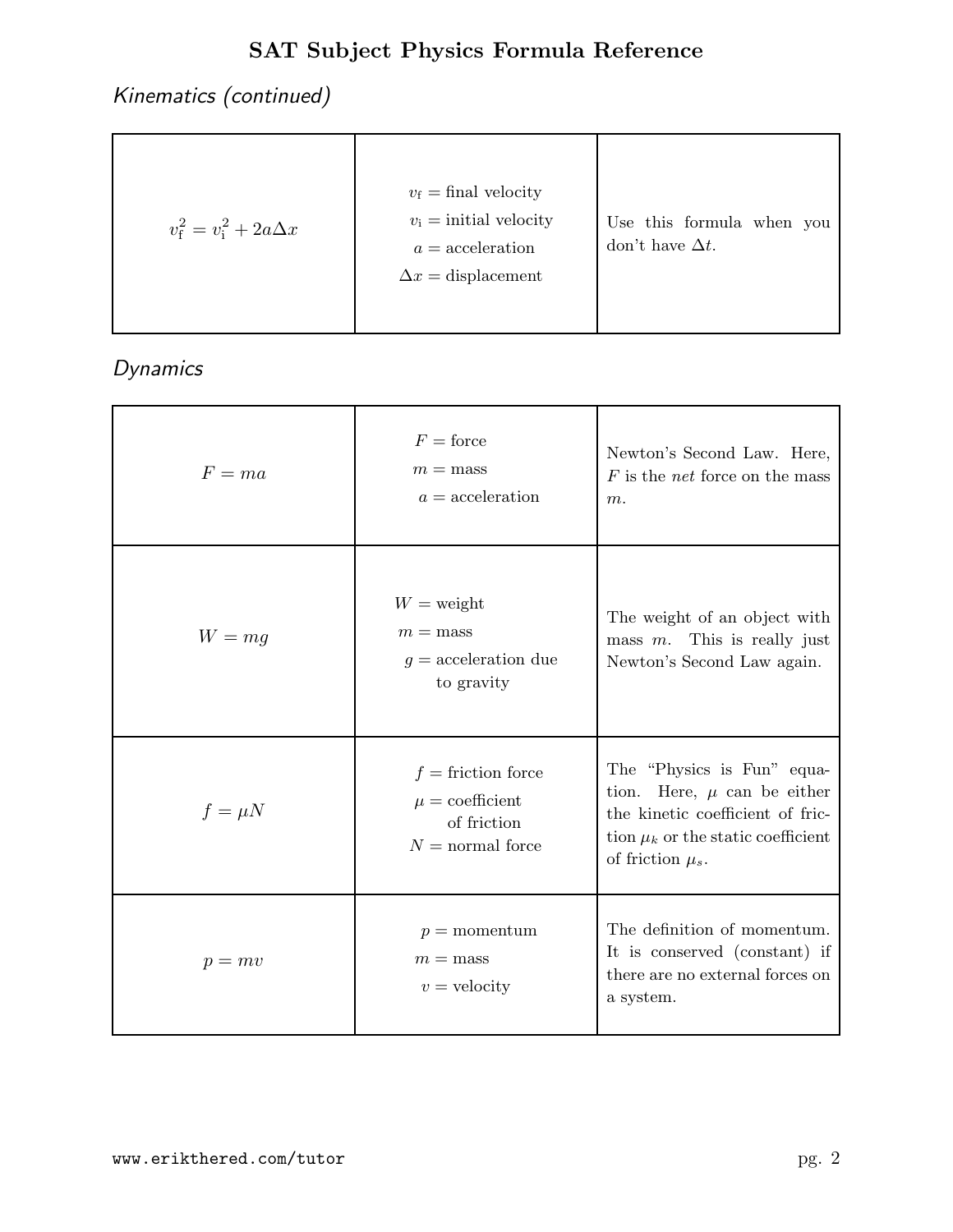Dynamics (continued)

| $\Delta p = F \Delta t$ | $\Delta p = \text{change}$<br>in momentum<br>$F =$ applied force<br>$\Delta t =$ elapsed time | $F\Delta t$ is called the <i>impulse</i> . |
|-------------------------|-----------------------------------------------------------------------------------------------|--------------------------------------------|
|-------------------------|-----------------------------------------------------------------------------------------------|--------------------------------------------|

Work, Energy, and Power

| $W = Fd\cos\theta$<br>$\overline{or}$<br>$W = F_{\parallel}d$ | $W = \text{work}$<br>$F =$ force<br>$d =$ distance<br>$\theta$ = angle between F<br>and the direction<br>of motion<br>$F_{\parallel}$ = parallel force | Work is done when a force<br>is applied to an object as it<br>moves a distance d. $F_{\parallel}$ is the<br>component of $F$ in the direc-<br>tion that the object is moved. |
|---------------------------------------------------------------|--------------------------------------------------------------------------------------------------------------------------------------------------------|------------------------------------------------------------------------------------------------------------------------------------------------------------------------------|
| $KE = \frac{1}{2}mv^2$                                        | $KE =$ kinetic energy<br>$m =$ mass<br>$v =$ velocity                                                                                                  | The definition of kinetic en-<br>ergy for a mass $m$ with veloc-<br>ity $v$ .                                                                                                |
| $PE = mgh$                                                    | $PE = potential energy$<br>$m =$ mass<br>$g =$ acceleration due<br>to gravity<br>$h =$ height                                                          | The potential energy for a<br>mass $m$ at a height $h$ above<br>some reference level.                                                                                        |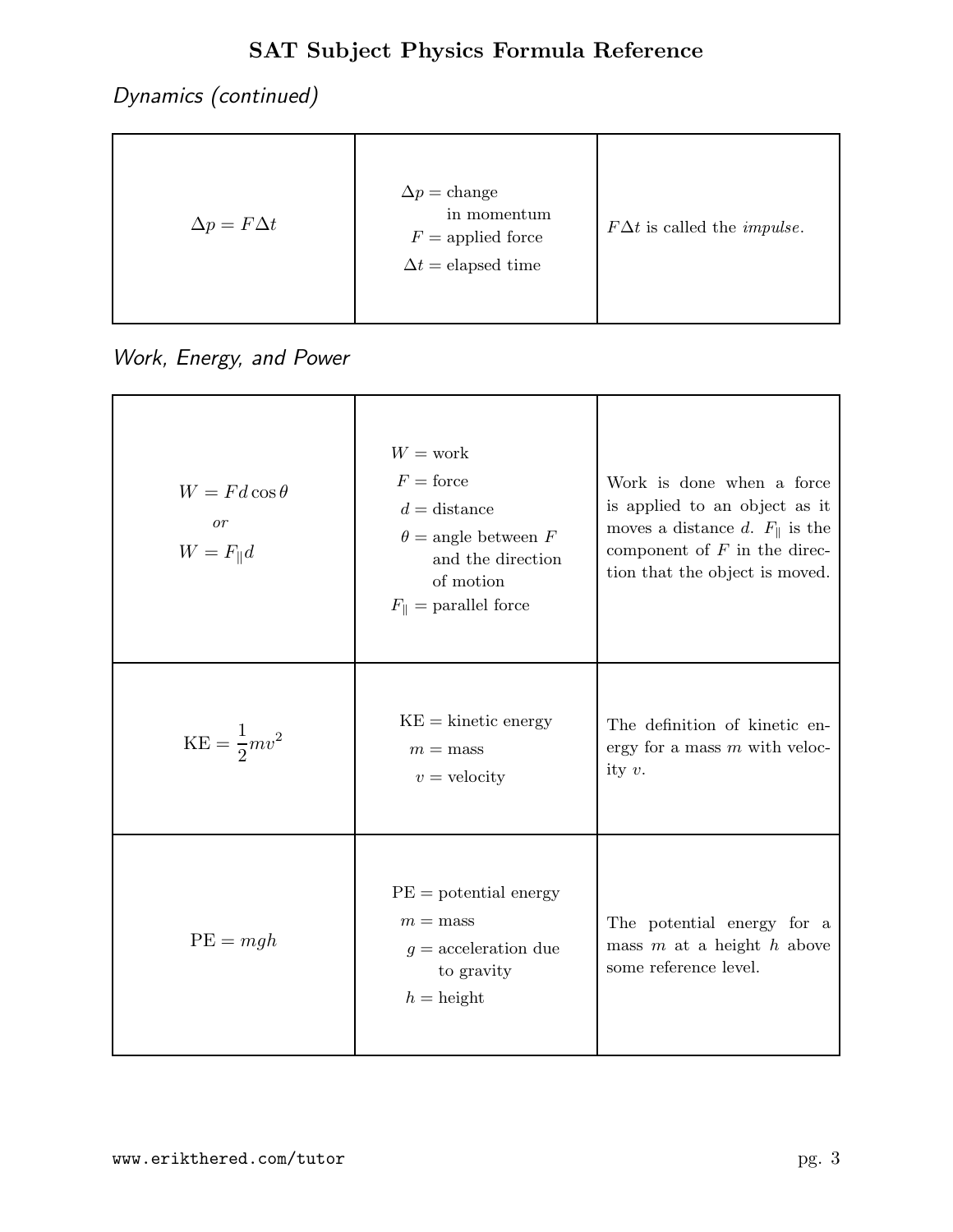Work, Energy, Power (continued)

| $W = \Delta(KE)$         | $W = \text{work done}$<br>$KE =$ kinetic energy                        | The "work-energy" theorem:<br>the work done by the <i>net</i> force<br>on an object equals the change<br>in kinetic energy of the object. |
|--------------------------|------------------------------------------------------------------------|-------------------------------------------------------------------------------------------------------------------------------------------|
| $E = KE + PE$            | $E =$ total energy<br>$KE =$ kinetic energy<br>$PE = potential$ energy | The definition of total ("me-<br>chanical") energy.<br>If there<br>is no friction, it is conserved<br>(stays constant).                   |
| $P = \frac{W}{\Delta t}$ | $P = power$<br>$W = \text{work}$<br>$\Delta t =$ elapsed time          | Power is the amount of work<br>done per unit time (i.e., power<br>is the <i>rate</i> at which work is<br>done).                           |

#### Circular Motion

| $a_{\rm c}=\frac{v^2}{\sqrt{2}}$ | $a_c$ = centripetal acceleration<br>$v =$ velocity<br>$r =$ radius        | The "centripetal" acceleration<br>for an object moving around<br>in a circle of radius $r$ at veloc-<br>ity $v$ .                       |
|----------------------------------|---------------------------------------------------------------------------|-----------------------------------------------------------------------------------------------------------------------------------------|
| $F_c = \frac{mv^2}{\sqrt{2}}$    | $F_c$ = centripetal force<br>$m =$ mass<br>$v =$ velocity<br>$r =$ radius | The "centripetal" force that is<br>needed to keep an object of<br>mass $m$ moving around in a<br>circle of radius $r$ at velocity $v$ . |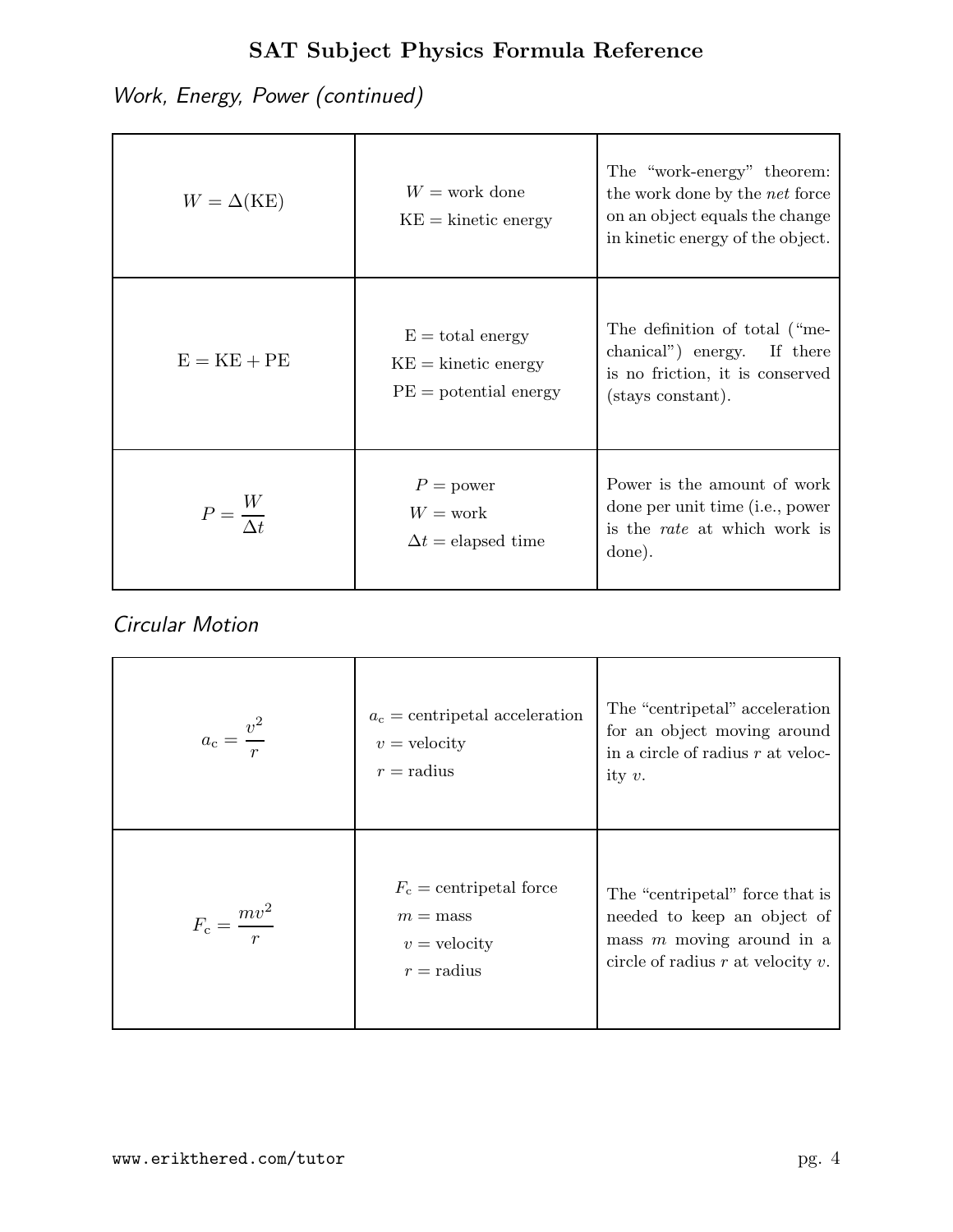Circular Motion (continued)

| $2\pi r$<br>$\overline{T}$ | $v =$ velocity<br>$r =$ radius<br>$T = period$ | This formula gives the veloc-<br>ity $v$ of an object moving once<br>around a circle of radius $r$ in<br>time $T$ (the period). |
|----------------------------|------------------------------------------------|---------------------------------------------------------------------------------------------------------------------------------|
| $= \frac{1}{T}$            | $f = \text{frequency}$<br>$T = period$         | The frequency is the number<br>of times per second that an<br>object moves around a circle.                                     |

Torques and Angular Momentum

| $\tau = rF\sin\theta$<br>or<br>$\tau = rF_{\perp}$ | $\tau =$ torque<br>$r =$ distance (radius)<br>$F =$ force<br>$\theta = \text{angle between } F$<br>and the lever arm<br>$F_{\perp}$ = perpendicular force | Torque is a force applied at a<br>distance $r$ from the axis of ro-<br>tation. $F_{\perp} = F \sin \theta$ is the<br>component of $F$ perpendicu-<br>lar to the lever arm. |
|----------------------------------------------------|-----------------------------------------------------------------------------------------------------------------------------------------------------------|----------------------------------------------------------------------------------------------------------------------------------------------------------------------------|
| $L = mvr$                                          | $L =$ angular momentum<br>$m =$ mass<br>$v =$ velocity<br>$r =$ radius                                                                                    | Angular momentum is con-<br>served (i.e., it stays constant)<br>as long as there are no exter-<br>nal torques.                                                             |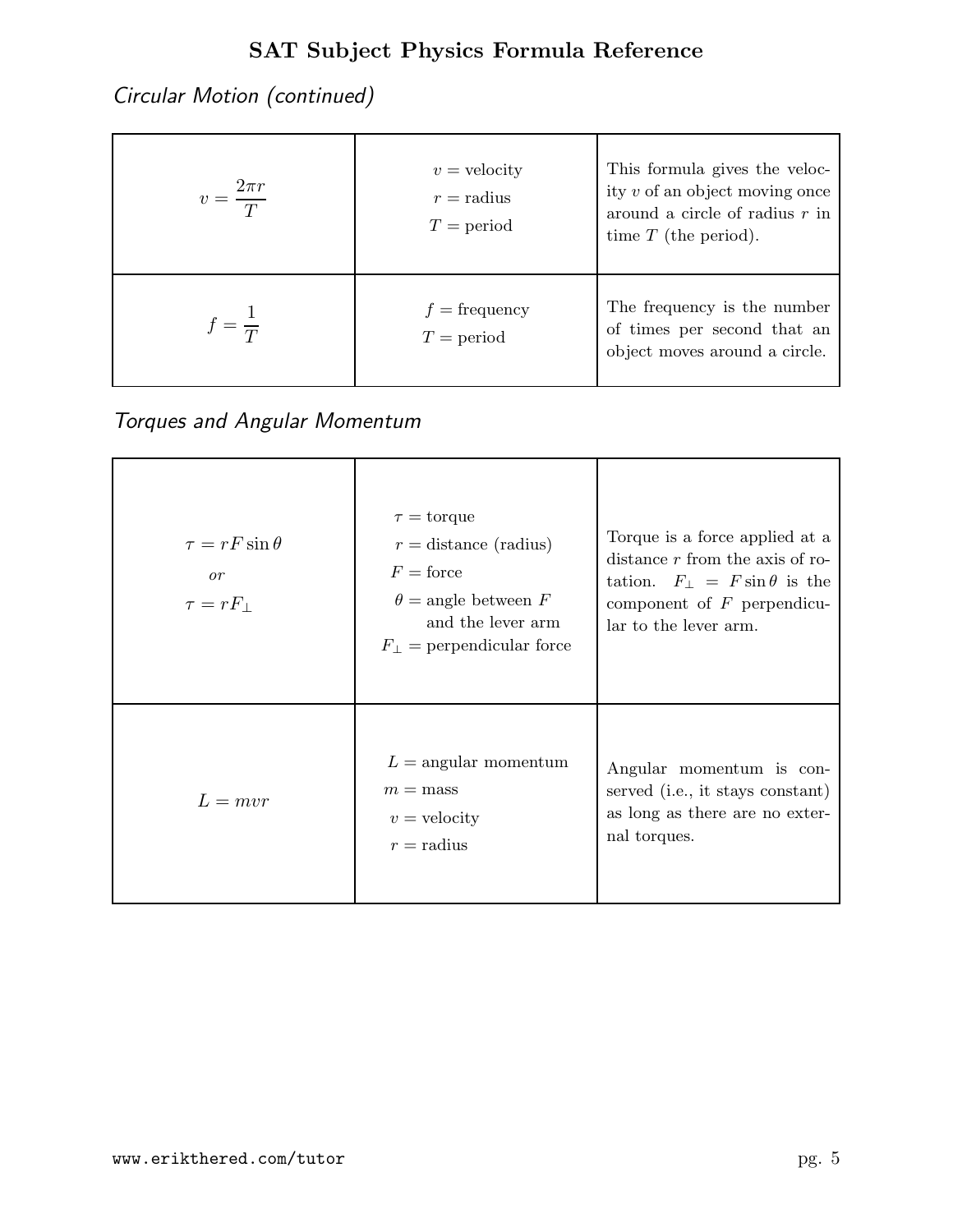Springs

| $F_s = kx$               | $F_s$ = spring force<br>$k =$ spring constant<br>$x =$ spring stretch or<br>compression                   | "Hooke's Law". The force is<br>opposite to the stretch or com-<br>pression direction.                                                                                |
|--------------------------|-----------------------------------------------------------------------------------------------------------|----------------------------------------------------------------------------------------------------------------------------------------------------------------------|
| $PE_s = \frac{1}{2}kx^2$ | $PE_s =$ potential energy<br>$k =$ spring constant<br>$x =$ amount of<br>spring stretch<br>or compression | The potential energy stored<br>in a spring when it is ei-<br>ther stretched or compressed.<br>Here, $x = 0$ corresponds to<br>the "natural length" of the<br>spring. |

Gravity

| $F_g = G \frac{m_1 m_2}{r^2}$ | $F_q$ = force of gravity<br>$G = a constant$<br>$m_1, m_2 =$ masses<br>$r =$ distance of<br>separation | Newton's Law of Gravitation:<br>this formula gives the attrac-<br>tive force between two masses<br>a distance r apart. |
|-------------------------------|--------------------------------------------------------------------------------------------------------|------------------------------------------------------------------------------------------------------------------------|
|-------------------------------|--------------------------------------------------------------------------------------------------------|------------------------------------------------------------------------------------------------------------------------|

#### Electric Fields and Forces

| $F_e = k \frac{q_1 q_2}{r^2}$ | $F_e =$ electric force<br>$k = a$ constant<br>$q_1, q_2$ = charges<br>$r =$ distance of<br>separation | "Coulomb's Law". This for-<br>mula gives the force of attrac-<br>tion or repulsion between two<br>charges a distance $r$ apart. |
|-------------------------------|-------------------------------------------------------------------------------------------------------|---------------------------------------------------------------------------------------------------------------------------------|
|-------------------------------|-------------------------------------------------------------------------------------------------------|---------------------------------------------------------------------------------------------------------------------------------|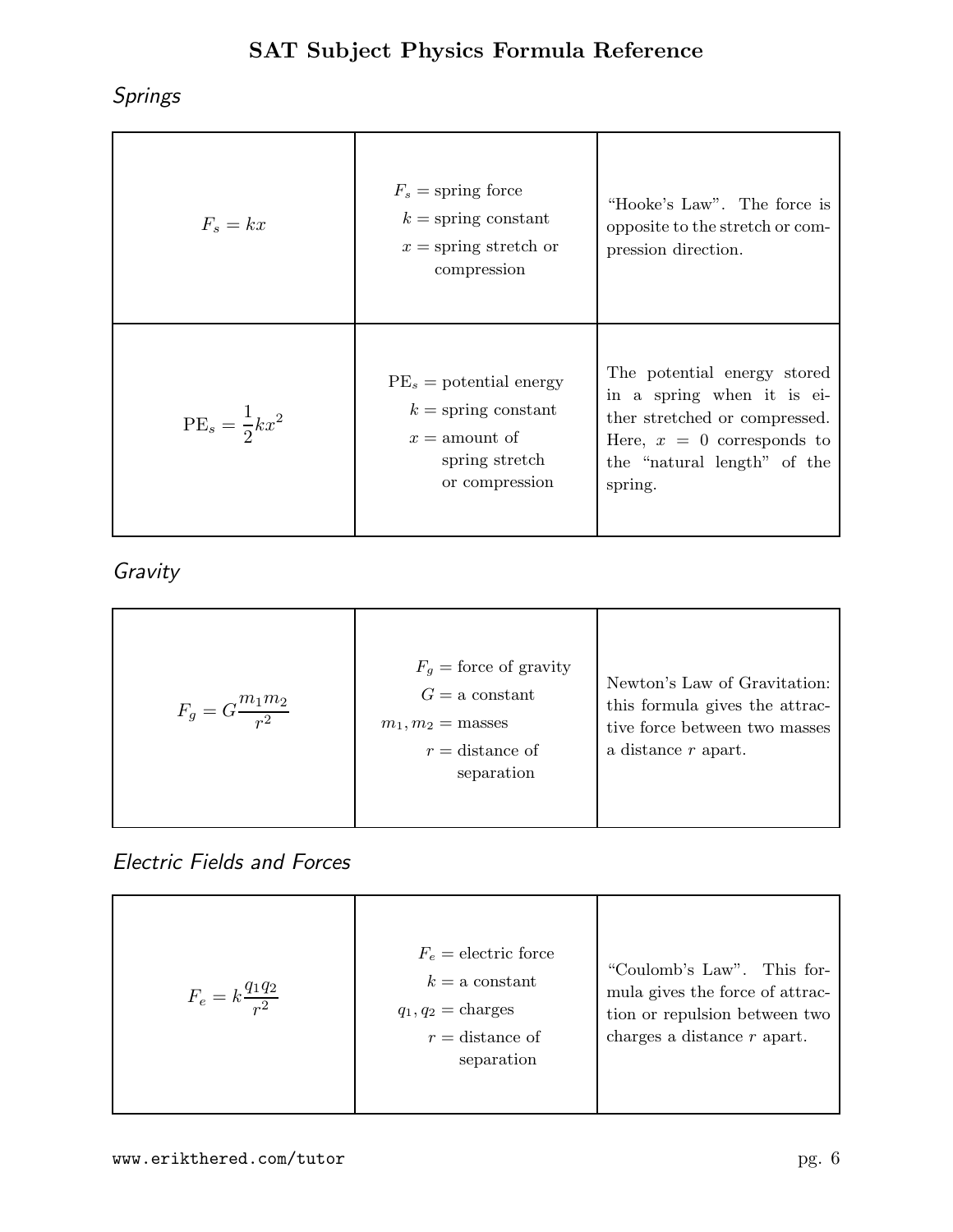Electric Fields and Forces (continued)

| $F=qE$                   | $F =$ electric force<br>$E =$ electric field<br>$q = \text{charge}$                                | A charge $q$ , when placed in an<br>electric field $E$ , will feel a force<br>on it, given by this formula<br>$(q$ is sometimes called a "test"<br>charge, since it tests the elec-<br>tric field strength).         |
|--------------------------|----------------------------------------------------------------------------------------------------|----------------------------------------------------------------------------------------------------------------------------------------------------------------------------------------------------------------------|
| $E = k \frac{q}{r^2}$    | $E =$ electric field<br>$k = a constant$<br>$q = \text{charge}$<br>$r =$ distance of<br>separation | This formula gives the elec-<br>tric field due to a charge $q$ at<br>a distance $r$ from the charge.<br>Unlike the "test" charge, the<br>charge $q$ here is actually gen-<br>erating the electric field.             |
| $E = \frac{V}{d}$        | $E =$ electric field<br>$V =$ voltage<br>$d =$ distance                                            | Between two large plates of<br>metal separated by a distance<br>$d$ which are connected to a<br>battery of voltage $V$ , a uni-<br>form electric field between the<br>plates is set up, as given by<br>this formula. |
| $\Delta V = \frac{W}{q}$ | $\Delta V =$ potential difference<br>$W = \text{work}$<br>$q = \text{charge}$                      | The potential difference $\Delta V$<br>between two points (say, the<br>terminals of a battery), is de-<br>fined as the work per unit<br>charge needed to move charge<br>$q$ from one point to the other.             |

#### **Circuits**

| $V = IR$ | $V = \text{voltage}$<br>$I =$ current<br>$R =$ resistance | "Ohm's Law". This law gives<br>the relationship between the<br>battery voltage $V$ , the current<br>$I$ , and the resistance $R$ in a<br>circuit. |
|----------|-----------------------------------------------------------|---------------------------------------------------------------------------------------------------------------------------------------------------|
|----------|-----------------------------------------------------------|---------------------------------------------------------------------------------------------------------------------------------------------------|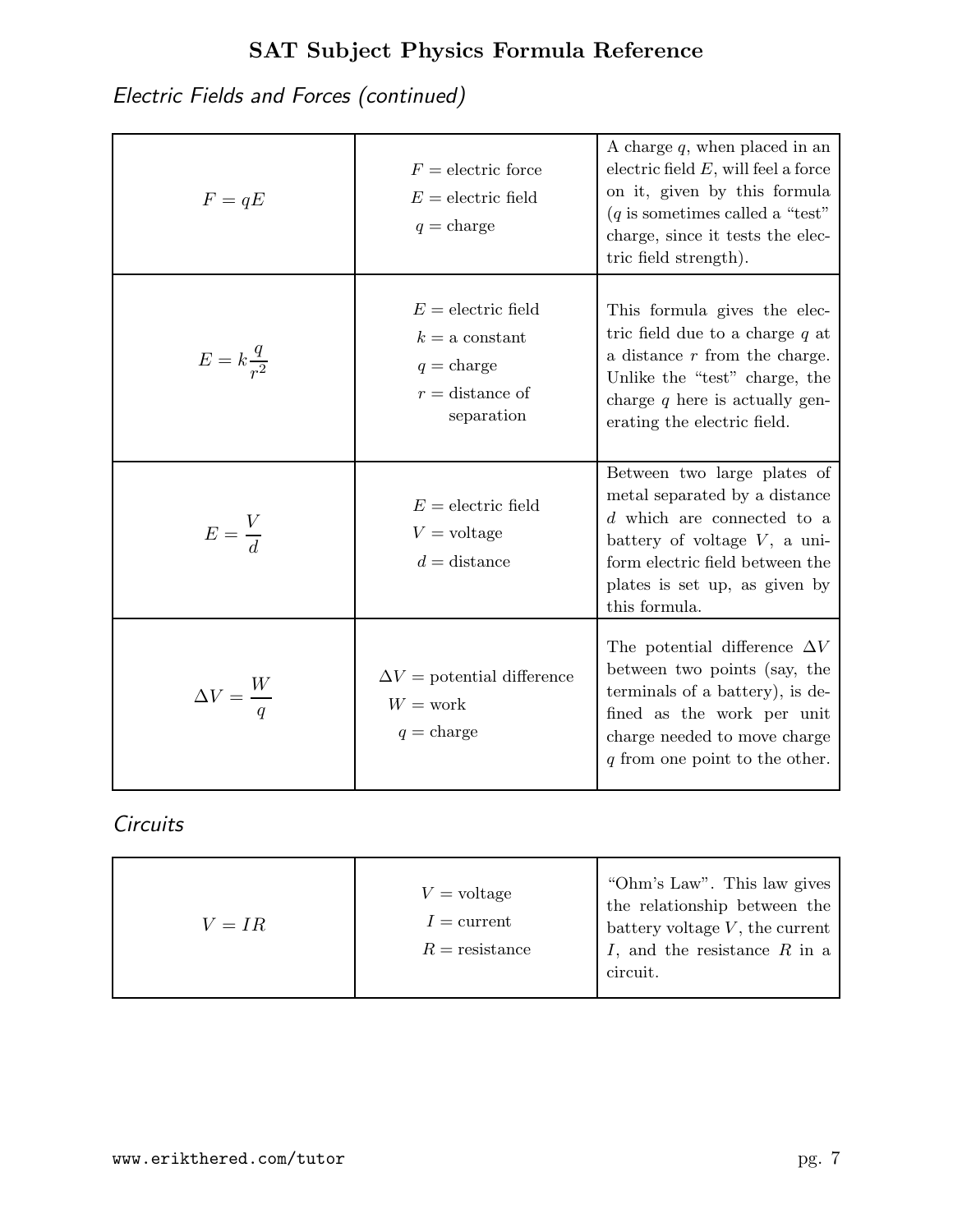Circuits (continued)

| $P = IV$<br>$\overline{or}$<br>$P = V^2/R$<br>$\overline{or}$<br>$P = I^2 R$ | $P = power$<br>$I =$ current<br>$V = \text{voltage}$<br>$R =$ resistance                               | All of these power formulas<br>are equivalent and give the<br>power used in a circuit resistor<br>$R$ . Use the formula that has<br>the quantities that you know.                                                                      |
|------------------------------------------------------------------------------|--------------------------------------------------------------------------------------------------------|----------------------------------------------------------------------------------------------------------------------------------------------------------------------------------------------------------------------------------------|
| $R_{\rm s} =$<br>$R_1 + R_2 + $                                              | $R_{\rm s} =$ total (series)<br>resistance<br>$R_1 =$ first resistor<br>$R_2$ = second resistor<br>.   | When resistors are placed end<br>to end, which is called "in se-<br>ries", the effective total resis-<br>tance is just the sum of the in-<br>dividual resistances.                                                                     |
| $\frac{1}{R_{\rm p}} =$<br>$\frac{1}{R_1} + \frac{1}{R_2} + \ldots$          | $R_{\rm p} =$ total (parallel)<br>resistance<br>$R_1 =$ first resistor<br>$R_2$ = second resistor<br>. | When resistors are placed side<br>by side (or "in parallel"), the<br>effective total resistance is the<br>inverse of the sum of the re-<br>ciprocals of the individual re-<br>sistances (whew!).                                       |
| $q = CV$                                                                     | $q = \text{charge}$<br>$C =$ capacitance<br>$V = \text{voltage}$                                       | This formula is "Ohm's Law"<br>for capacitors. Here, $C$ is a<br>number specific to the capac-<br>itor (like R for resistors), $q$ is<br>the charge on one side of the<br>capacitor, and $V$ is the volt-<br>age across the capacitor. |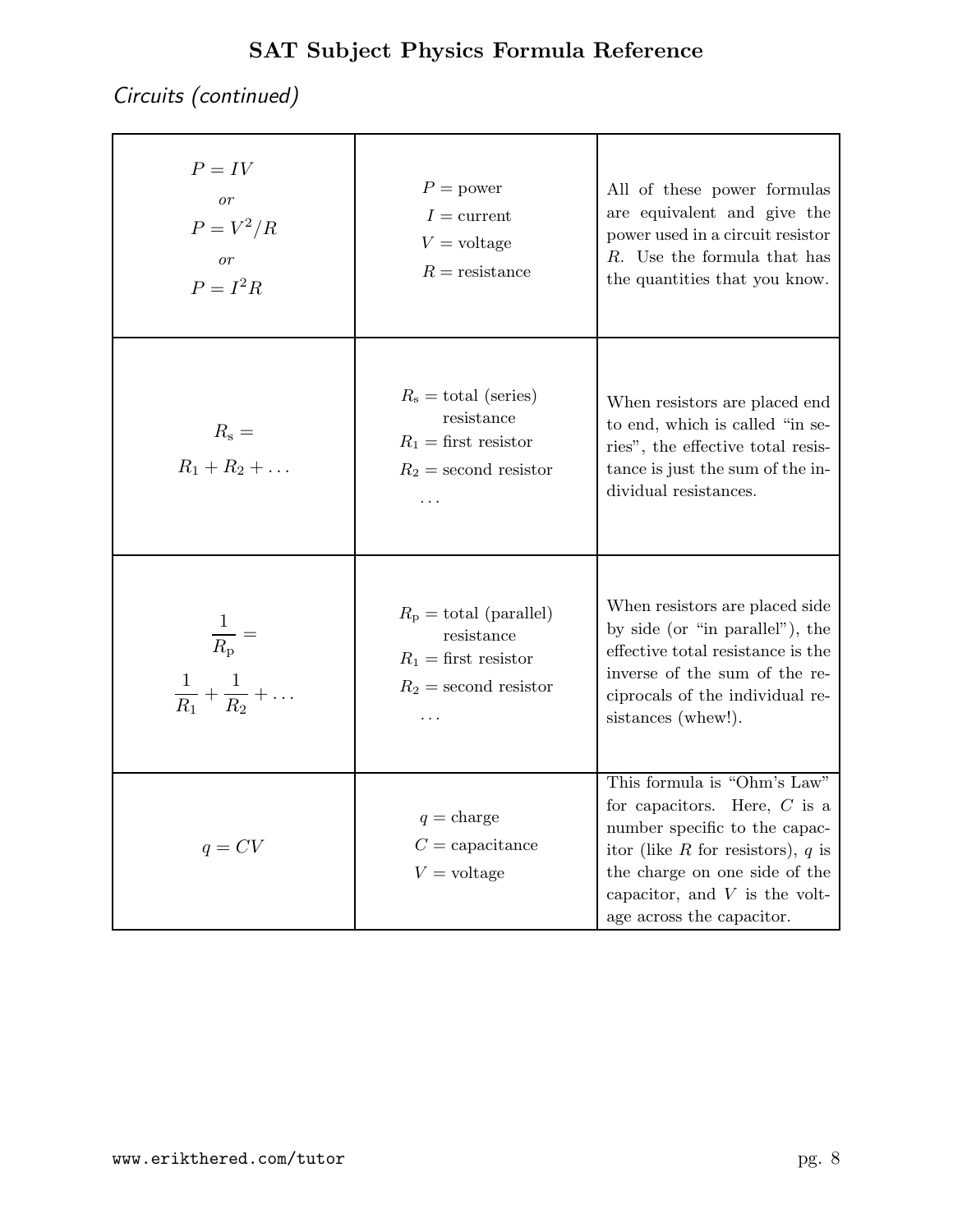# Magnetic Fields and Forces

| $F = ILB\sin\theta$ | $F =$ force on a wire<br>$I =$ current in the wire<br>$L =$ length of wire<br>$B =$ external magnetic field<br>$\theta$ = angle between the<br>current direction and<br>the magnetic field       | This formula gives the force<br>on a wire carrying current $I$<br>while immersed in a magnetic<br>field <i>B</i> . Here, $\theta$ is the angle<br>between the direction of the<br>current and the direction of<br>the magnetic field ( $\theta$ is usu-<br>ally $90^{\circ}$ , so that the force is<br>$F = ILB$ ).                |
|---------------------|--------------------------------------------------------------------------------------------------------------------------------------------------------------------------------------------------|------------------------------------------------------------------------------------------------------------------------------------------------------------------------------------------------------------------------------------------------------------------------------------------------------------------------------------|
| $F = qvB\sin\theta$ | $F =$ force on a charge<br>$q = \text{charge}$<br>$v =$ velocity of the charge<br>$B =$ external magnetic field<br>$\theta$ = angle between the<br>direction of motion and<br>the magnetic field | The force on a charge $q$ as it<br>travels with velocity $v$ through<br>a magnetic field $B$ is given by<br>this formula. Here, $\theta$ is the<br>angle between the direction of<br>the charge's velocity and the<br>direction of the magnetic field<br>$(\theta$ is usually 90 $^{\circ}$ , so that the<br>force is $F = qvB$ ). |

# Waves and Optics

| $v = \lambda f$  | $v =$ wave velocity<br>$\lambda$ = wavelength<br>$f = \text{frequency}$          | This formula relates the wave-<br>length and the frequency of a<br>wave to its speed. The for-<br>mula works for both sound<br>and light waves.                                                               |
|------------------|----------------------------------------------------------------------------------|---------------------------------------------------------------------------------------------------------------------------------------------------------------------------------------------------------------|
| $\boldsymbol{n}$ | $v =$ velocity of light<br>$c =$ vacuum light speed<br>$n =$ index of refraction | When light travels through a<br>medium (say, glass), it slows<br>down. This formula gives the<br>speed of light in a medium<br>that has an index of refraction<br><i>n</i> . Here, $c = 3.0 \times 10^8$ m/s. |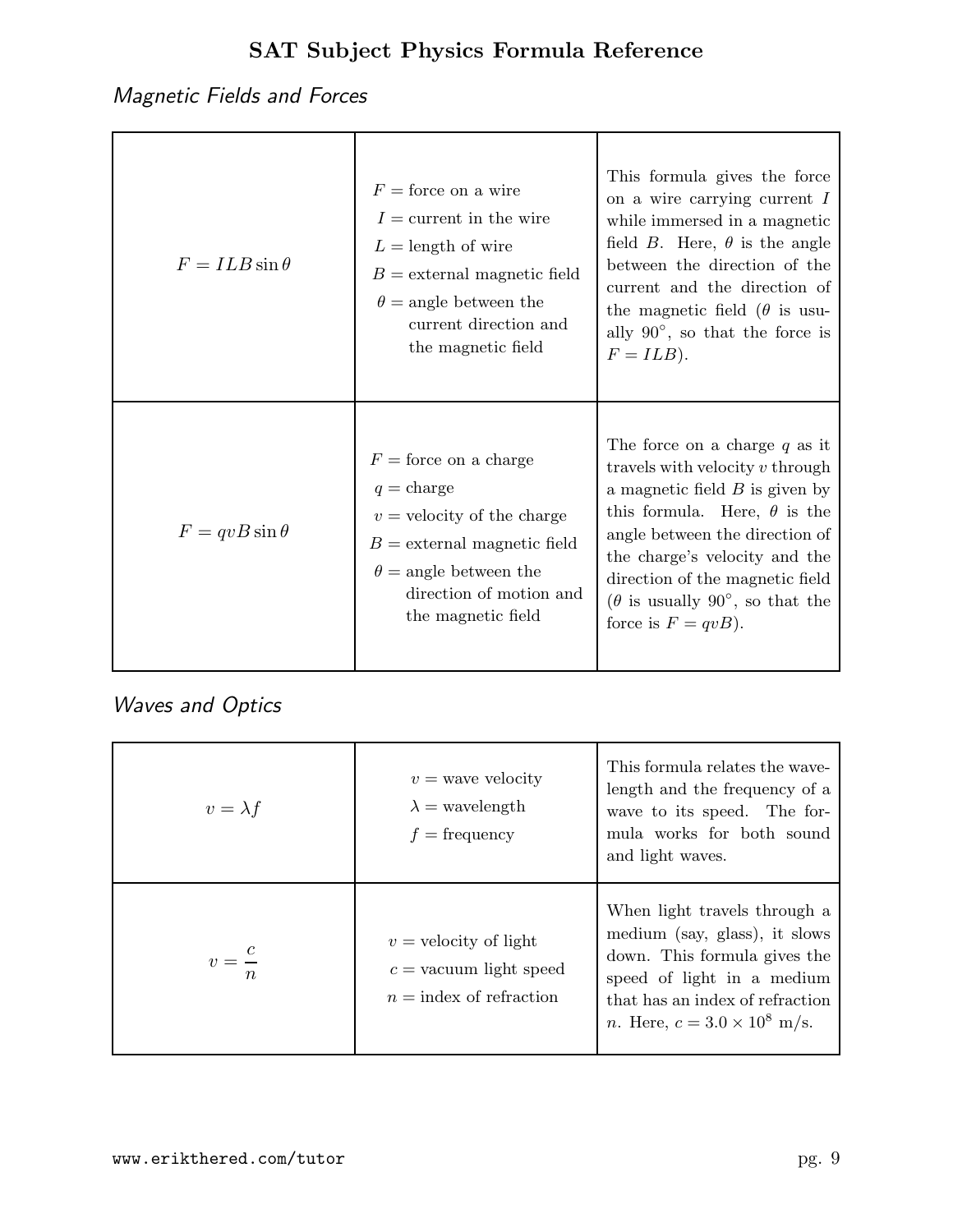Waves and Optics (continued)

| $n_1 \sin \theta_1 = n_2 \sin \theta_2$     | $n_1$ = incident index<br>$\theta_1$ = incident angle<br>$n_2$ = refracted index<br>$\theta_2$ = refracted angle | "Snell's Law". When light<br>moves from one medium (say,<br>air) to another (say, glass)<br>with a different index of re-<br>fraction $n$ , it changes direc-<br>tion (refracts). The angles are<br>taken from the normal (per-<br>pendicular). |
|---------------------------------------------|------------------------------------------------------------------------------------------------------------------|-------------------------------------------------------------------------------------------------------------------------------------------------------------------------------------------------------------------------------------------------|
| $rac{1}{d_0} + \frac{1}{d_i} = \frac{1}{f}$ | $d_{o} =$ object distance<br>$d_i = \text{image distance}$<br>$f =$ focal length                                 | This formula works for lenses<br>and mirrors, and relates the<br>focal length, object distance,<br>and image distance.                                                                                                                          |
| $m=-\frac{d_{\rm i}}{d_{\rm o}}$            | $m =$ magnification<br>$d_i = \text{image distance}$<br>$d_{o} =$ object distance                                | The magnification $m$ is how<br>much bigger $( m  > 1)$ or<br>smaller $( m  < 1)$ the image<br>is compared to the object. If<br>$m < 0$ , the image is inverted<br>compared to the object.                                                      |

Heat and Thermodynamics

| $Q = mc \Delta T$ | $Q =$ heat added<br>or removed<br>$m =$ mass of substance<br>$c =$ specific heat<br>$\Delta T$ = change in<br>temperature | The specific heat $c$ for a sub-<br>stance gives the heat needed<br>to raise the temperature of a<br>mass $m$ of that substance by<br>$\Delta T$ degrees. If $\Delta T < 0$ , the<br>formula gives the heat that<br>has to be <i>removed</i> to lower the<br>temperature. |
|-------------------|---------------------------------------------------------------------------------------------------------------------------|---------------------------------------------------------------------------------------------------------------------------------------------------------------------------------------------------------------------------------------------------------------------------|
|-------------------|---------------------------------------------------------------------------------------------------------------------------|---------------------------------------------------------------------------------------------------------------------------------------------------------------------------------------------------------------------------------------------------------------------------|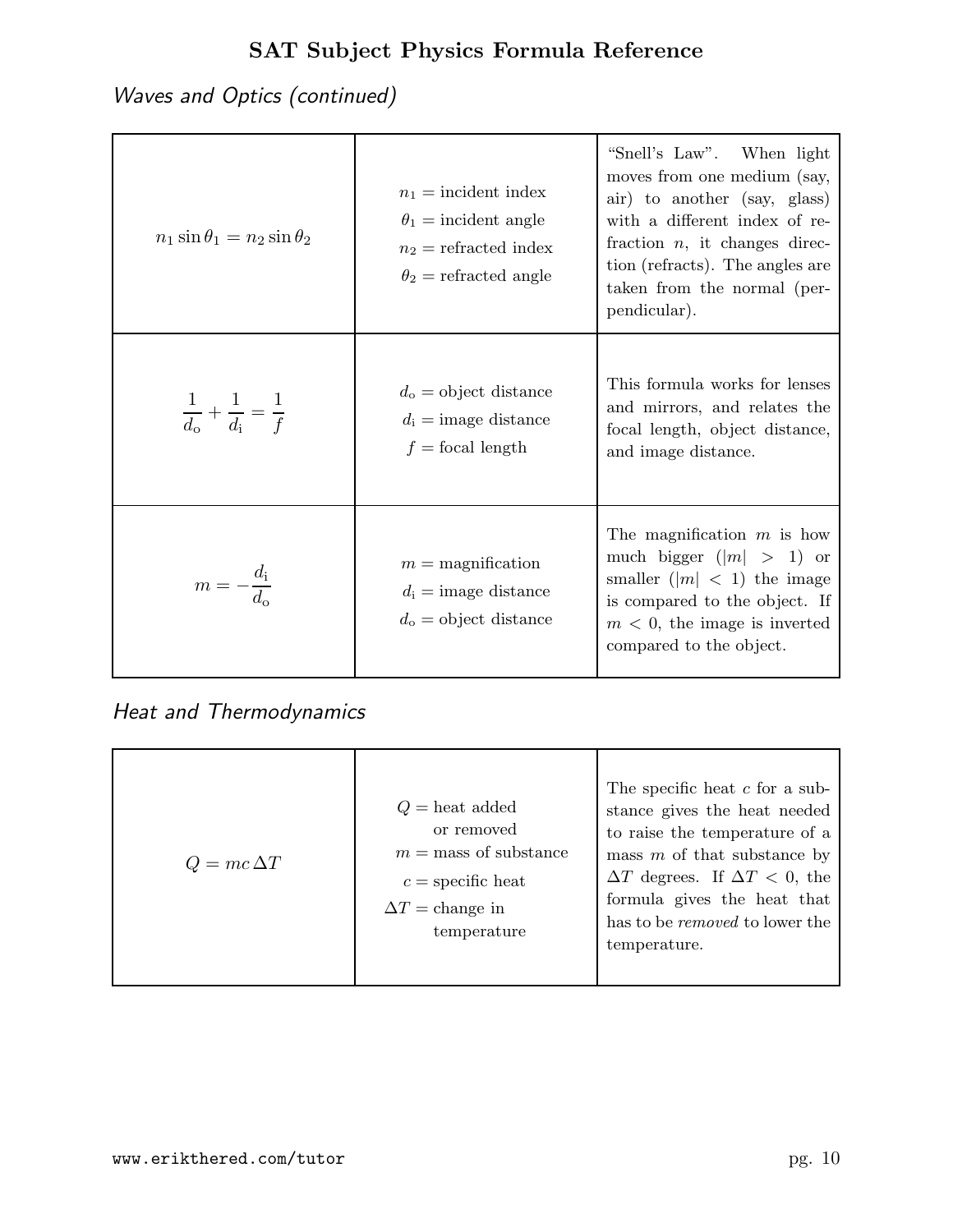Heat and Thermodynamics (continued)

| $Q=ml$                                           | $Q =$ heat added<br>or removed<br>$m =$ mass of substance<br>$l =$ specific heat<br>of transformation                                                  | When a substance undergoes<br>a change of phase (for exam-<br>ple, when ice melts), the tem-<br>perature doesn't change; how-<br>ever, heat has to be added (ice<br>melting) or removed (water<br>freezing). The specific heat<br>of transformation $l$ is different<br>for each substance. |
|--------------------------------------------------|--------------------------------------------------------------------------------------------------------------------------------------------------------|---------------------------------------------------------------------------------------------------------------------------------------------------------------------------------------------------------------------------------------------------------------------------------------------|
| $\Delta U = Q - W$                               | $\Delta U =$ change in<br>internal energy<br>$Q =$ heat added<br>$W =$ work done<br>by the system                                                      | The "first law of thermody-<br>namics". The change in inter-<br>nal energy of a system is the<br>heat added minus the work<br>done by the system.                                                                                                                                           |
| $E_{\rm eng} = \frac{W}{Q_{\rm hot}} \times 100$ | $E_{\text{eng}} = \%$ efficiency of<br>the heat engine<br>$W =$ work done<br>by the engine<br>$Q_{\text{hot}} = \text{heat absorbed}$<br>by the engine | A heat engine essentially con-<br>verts heat into work.<br>The<br>engine does work by absorb-<br>ing heat from a hot reservoir<br>and discarding some heat to<br>a cold reservoir. The formula<br>gives the quality ("efficiency")<br>of the engine.                                        |

Pressure and Gases

|  | $P =$ pressure<br>$F =$ force<br>$A = \text{area}$ | The definition of pressure. $P$<br>is a force per unit area exerted<br>by a gas or fluid on the walls<br>of the container. |
|--|----------------------------------------------------|----------------------------------------------------------------------------------------------------------------------------|
|--|----------------------------------------------------|----------------------------------------------------------------------------------------------------------------------------|